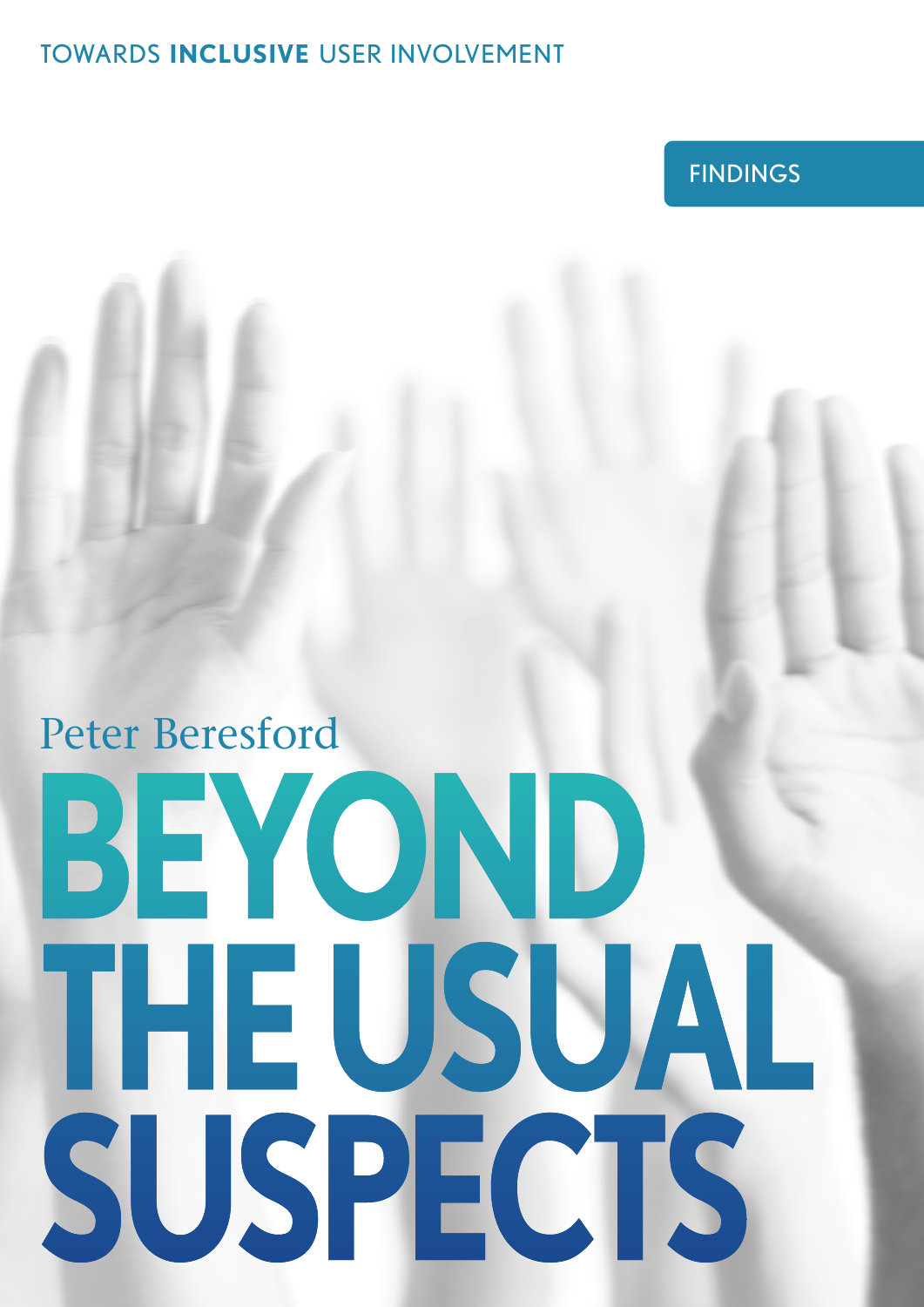**Achieving effective And meAningful involvement with people whose voices Are seldom heArd meAns exploring, evAluAting And monitoring new And creAtive wAys of engAging with And involving them.**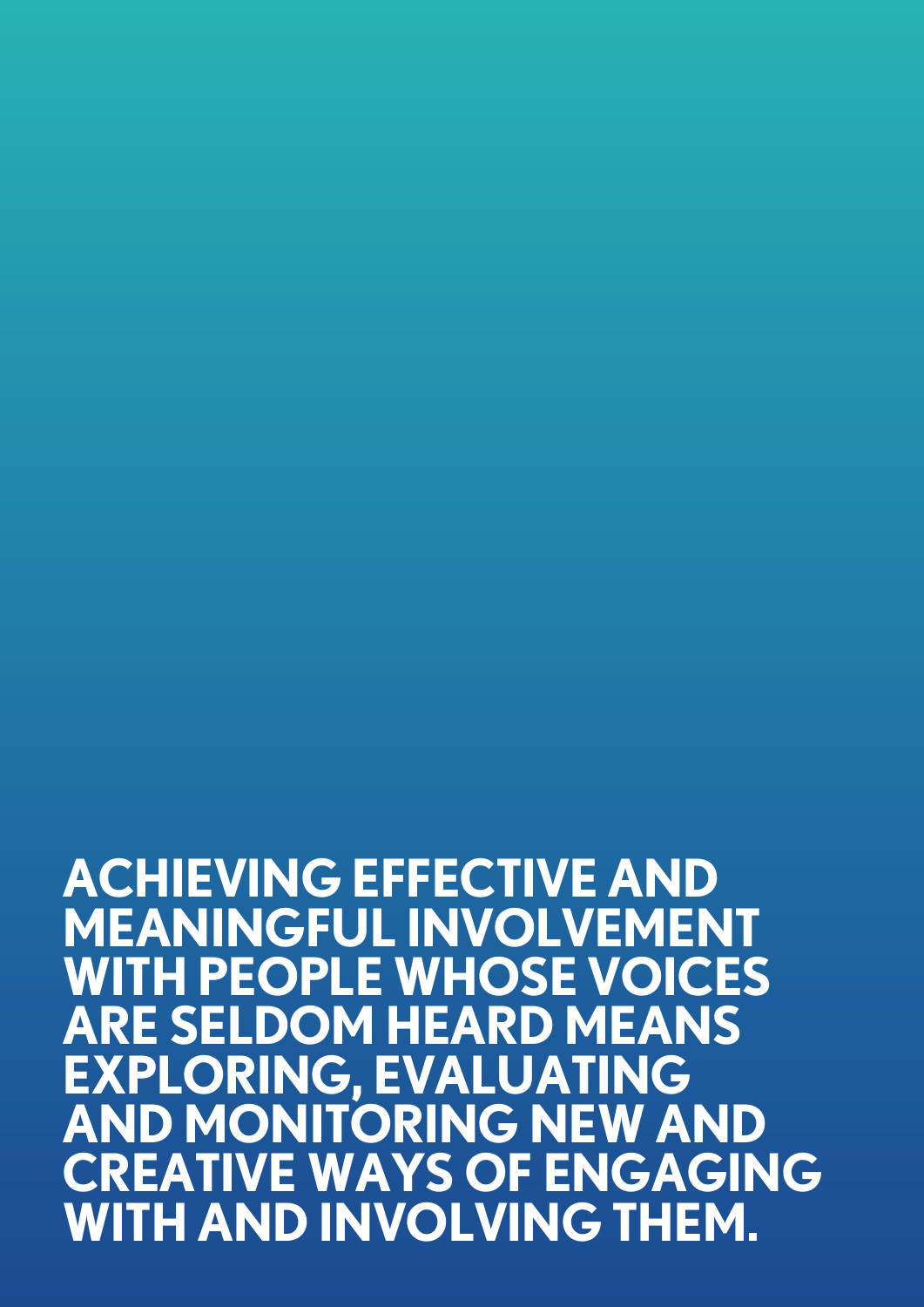# **Main points**

Public, patient and user involvement are now a requirement among many areas of public policy and services, particularly in health and social care. Some groups however, tend to be left out of such arrangements, often groups facing some of the greatest barriers and difficulties in their lives, making it even more difficult for their voices to be heard. The Developing Diversity in Involvement Project sought to find out more about who these groups are and how they can be more fully and equally involved.

Some of the key groups that are still often left out of arrangements for user involvement are people with alcohol and drug problems, young people, people who communicate differently, people who use residential services, people with learning difficulties, refugees and asylum seekers, people with complex support needs, older people and people from black and minority ethnic groups.

- The best way of involving such service users is reaching out to them and their communities rather than waiting for them to come to you. Direct contact and word of mouth work best. Don't just rely on 'community leaders', work to reach people themselves.
- Service users and their 'user led organisations' are especially well placed to 'build bridges' with such 'seldom heard voices'.
- Achieving effective and meaningful involvement with people whose voices are seldom heard means exploring, evaluating and monitoring new and creative ways of engaging with and involving them.
- Much user involvement still does not adequately address access issues. This means ensuring that the physical, information, communication and cultural access needs of service users are met.
- Disempowered service users, particularly those receiving residential and institutional services are often subject to 'gate keepers', who can stand in the way of their involvement. Sensitive and effective approaches are needed to avoid or overcome the resistance of such gatekeepers.
- The disempowerment and stigma that some service users face can becomes internalized and then act as an internal barrier to them getting involved. They are likely to benefit from capacity-building to support their empowerment to overcome such difficulties.
- The judgmental quality of public discussion about some groups of service users, particularly around alcohol and drug use, asylum seeking and mental health problems, helps create and sustain negative public attitudes. Other service users do not exist in a cultural vacuum and can also exhibit negative assumptions and attitudes towards such groups of service users.
- Getting involved can mean engaging with service user organisations as well as with formal arrangements for involvement. It can also mean people getting together outside of such schemes to campaign for change in more oppositional ways. There is now increasing interest in such activity and new forms are being developed using social media and social networking sites.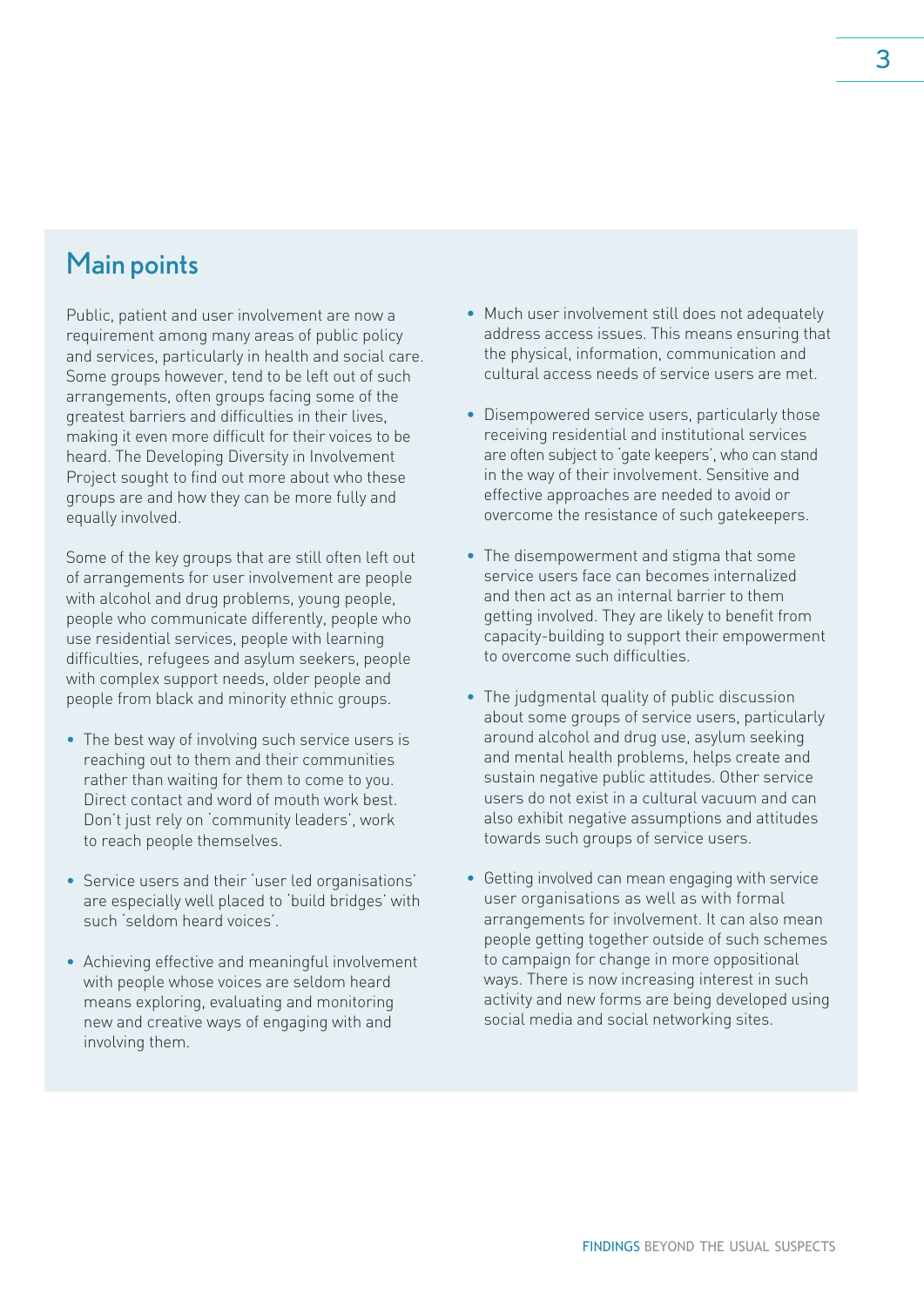BEYOND THE USUAL SUSPECTS FINDINGS

# **Introduction**

We need to be in there setting the agenda, deciding what the priorities are, not flown in after the horse has bolted. It's about equality, isn't it? It's about treating our views as equal to anyone else's views and as worth listening to, because we have an opinion born out of experience.

There has been growing interest in modern times in people being able to play a more active part in their society, community and lives, as citizens, service users and patients. Such 'user' or 'public/patient involvement' has become a shared goal across all shades of politicians and policymakers. However it has become increasing apparent that some groups face many more barriers than others getting involved and this reinforces the difficulties that they may face and excludes their important perspectives from consideration.

This report, based on a national research and development project funded by the Department of Health explores why some groups tend to be left out in this way and how they may be fully and equally included in the future. We know that some groups, particularly from minorities often experience generally inferior access to and support from services. The same groups are likely to have inferior opportunities to get involved in schemes to strengthen their voice. The combined effect of these two factors is likely to be to exacerbate and perpetuate inequalities faced by some of the most disadvantaged groups in our society.

Shaping Our Lives, a national user controlled organisation and network, with a strong commitment to diversity, equality and inclusion, carried out this user controlled project to find out how to ensure that all groups of long term health and social care service users could have a more equal chance of having a say and involvement in their lives and society. To do this it worked with four local user controlled organisations and carried out discussions and individual interviews to find out which groups and individuals tended to be excluded and how they might better be supported to get involved in the future. The project was user controlled and carried out entirely by service users, guided by a service user advisory group.

# **IT'S ABOUT EQUALITY, ISN'T IT? IT'S ABOUT TREATING OUR VIEWS AS EQUAL TO ANYONE ELSE'S VIEWS AND AS WORTH LISTENING TO, BECAUSE WE HAVE AN OPINION BORN OUT** OF EXPERIENCE.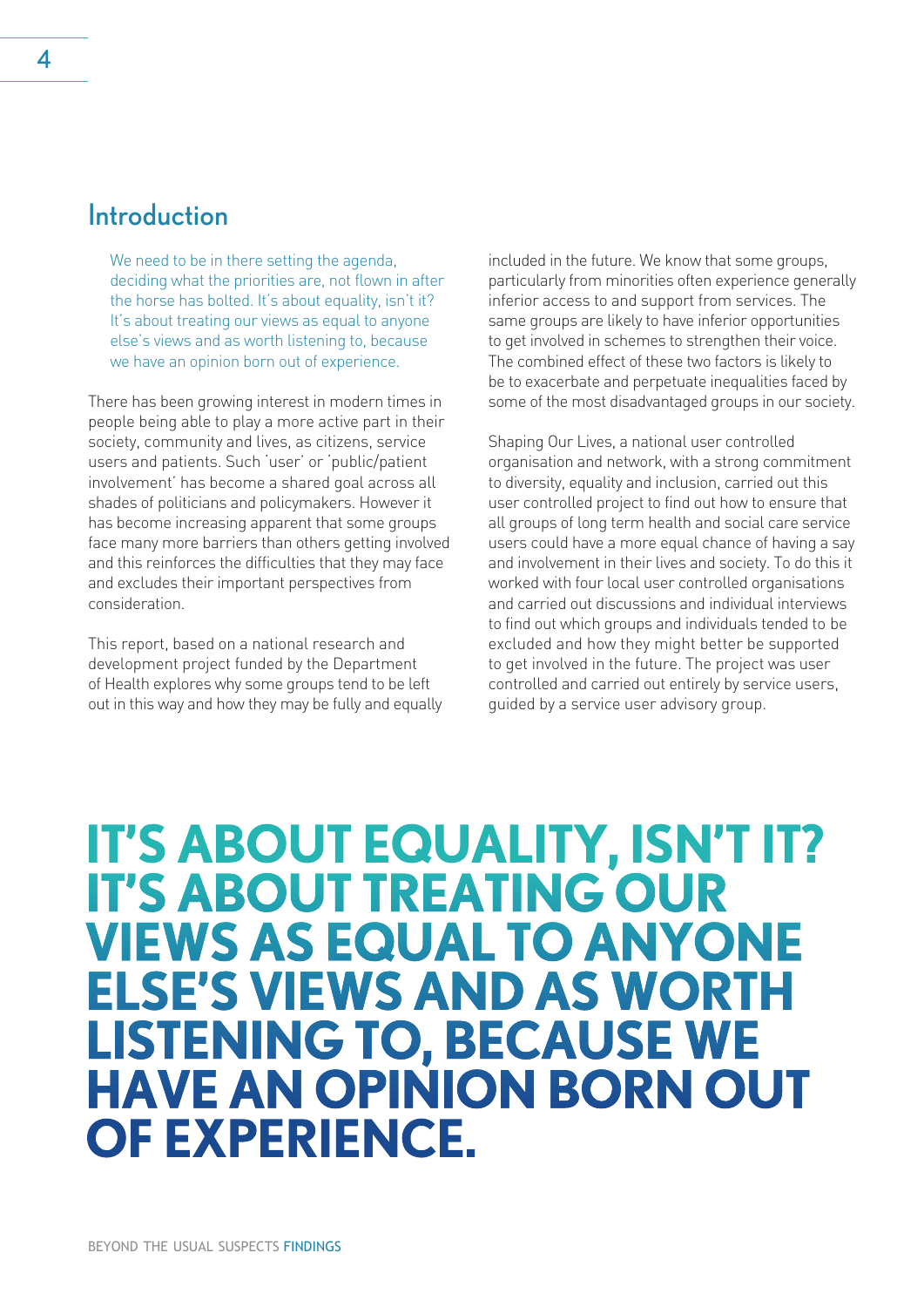# **Existing exclusions**

We are not talking about 'hard to reach'. We are talking about hard to listen to!!

When I first started going to these meetings… I didn't really feel that involved. I was often too nervous to speak and fearful that something terrible would happen … At the back of my mind, I didn't think I deserved anything as a disabled person. But now I would say that I have found my voice. And I don't just speak for me. I speak for a lot of other disabled people.

Service users seem to be denied equal opportunities to get involved for five overall reasons. These relate to:

### Equality issues

Service users report barriers they face getting involved on the basis of gender, ethnicity, culture, belief, sexuality, age, disability and class. Older people are conspicuously under-represented.

### Where people live

This includes people who are:

- Homeless
- Living in residential services
- In prison and the penal system
- Travellers and gypsies.

This group also includes people whose rights may be restricted. It also extends to a related group: asylum seekers and refugees; people who do not have citizenship rights and status.

### Communication issues

This relates to barriers on the basis both of ethnicity and impairment and includes:

- Deaf people
- Blind people and people with visual impairments
- Deaf and blind people
- People who do not communicate verbally
- People for whom English is not their first language.

An additional recent group often facing exclusions are those who are not computerate, who do not use the internet, who can now face some of the same difficulties as people who do not read or write.

### The nature of impairments

I was invited to give the perspective of someone who uses mental health services, but they didn't like it when I mentioned the voices I hear. They seemed a bit embarrassed.

People with complex and multiple impairments are frequently left out. This can be because their involvement is seen as expensive and difficult, or because of unevidenced assumptions that they are not able or interested in being involved. It can also happen where people are seen as 'awkward' or 'difficult' (for example, people with dementia). It is a category in which people who see themselves within the range of neuro-diversity are sometimes included.

### Unwanted voices

Service users frequently comment that some points of view are more welcome than others – particularly those of people who agree with what's on offer. More confident and assertive service users are often unpopular among those organizing involvement activities and often dismissed as 'the usual suspects'. To ensure diversity these more experienced and determined voices which agencies may not want to hear, need to be included as a key part of the overall picture.

People won't get involved if:

- They cannot see any change as a result of their involvement
- They feel decisions have already been taken on which their opinion is being sought
- They feel they are just 'ticking the box'
- Their access requirements are not met.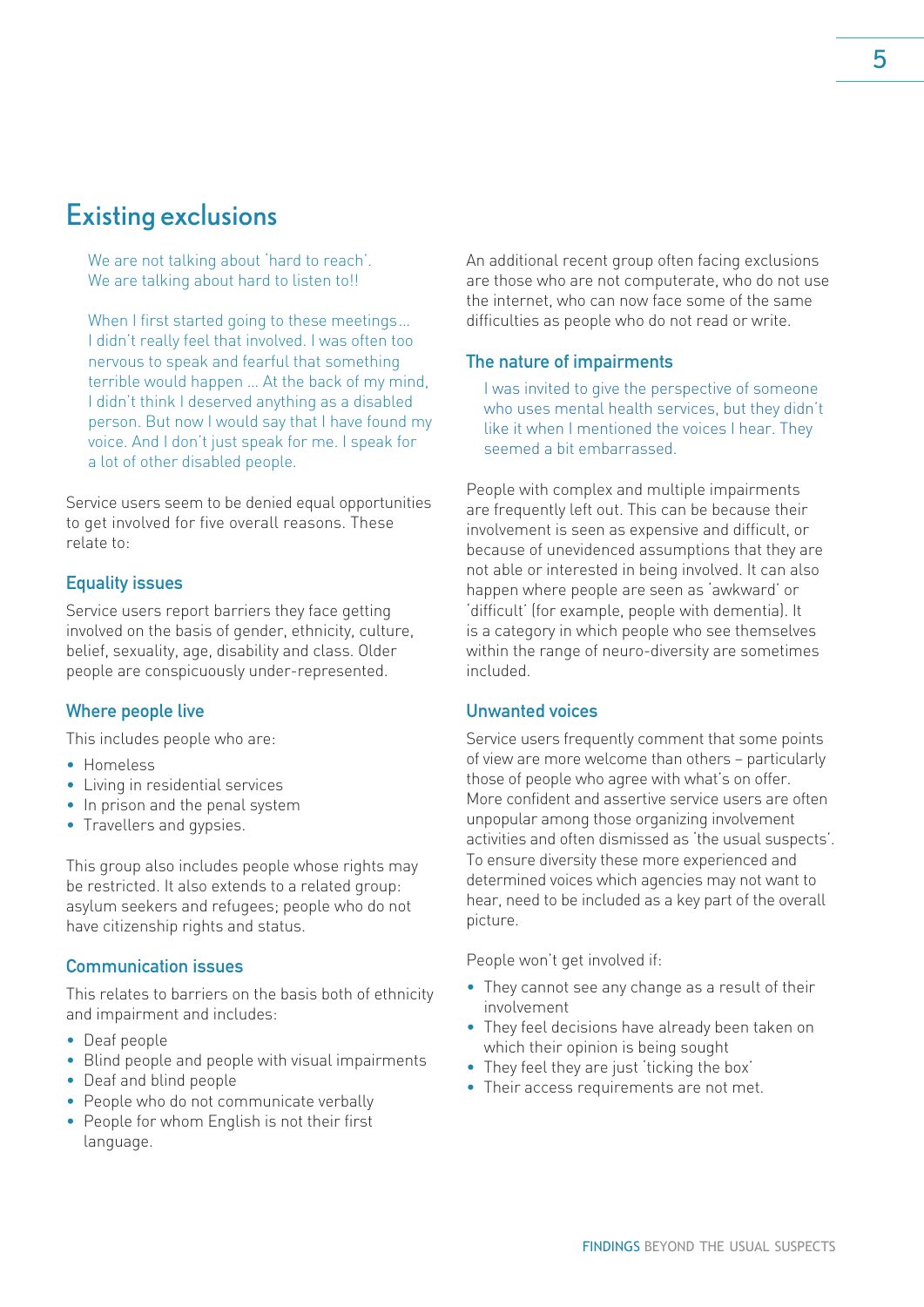# Why people want to get involved

We need them to talk to us about making the priorities, not just them keep telling us that they don't have enough money.

I love the service user group. I like to get involved with it because I love these people.

User involvement is most likely to attract a wide response if it takes account of why people want to get involved. Most people want to get involved to bring about positive change. Involvement that doesn't offer this prospect is unlikely to have a wide appeal. It isn't enough to hear what people say. It has to be listened to and acted upon:

- To make a difference
- To gain confidence and experience
- To 'tell it like it is'.

People may get involved in one of two ways. They may get involved in their own User Led Organisations (ULOs) or Disabled People's Organisations (DPOs). Alternatively they may respond to requests from agencies and services to get involved in their schemes or arrangements for involvement. Each of these approaches has strengths and weaknesses. They can offer different appeals. It can be most effective to get involved in your own organization before responding to invitations to get involved in services' and other people's invitations.

# The barriers

Service users identify a series of external barriers preventing or making it difficult for them to get or stay involved. These can work in complex relation with people's own personal difficulties to magnify their problems of exclusion. Key barriers included:

- Devaluing service users not valuing or listening to what they say
- Tokenism asking for their involvement but not taking it seriously, making it an unproductive experience
- Stigma the stigma associated with their service user identity discouraging them from associating themselves with it and getting involved on that basis
- Confidence and self-esteem low levels leaving people to feel that they don't have much to contribute or are worried about whether they will be able to do it. Their disempowerment is sometimes misread as apathy
- Language and culture the frequent reliance on jargon and other excluding arrangements for involvement, puts off many service users who are not confident in or used to such situations
- Inadequate information about involvement this is made worse by the frequent lack of appropriate and accessible information about getting involved, discouraging many from taking the first steps to getting involved.

There is a real fear amongst some service users that if they say anything critical about the services they use, then this may result in some kind of reprisal. Although this fear is not universal, it did seem to be widely experienced among some seldom heard groups and individuals.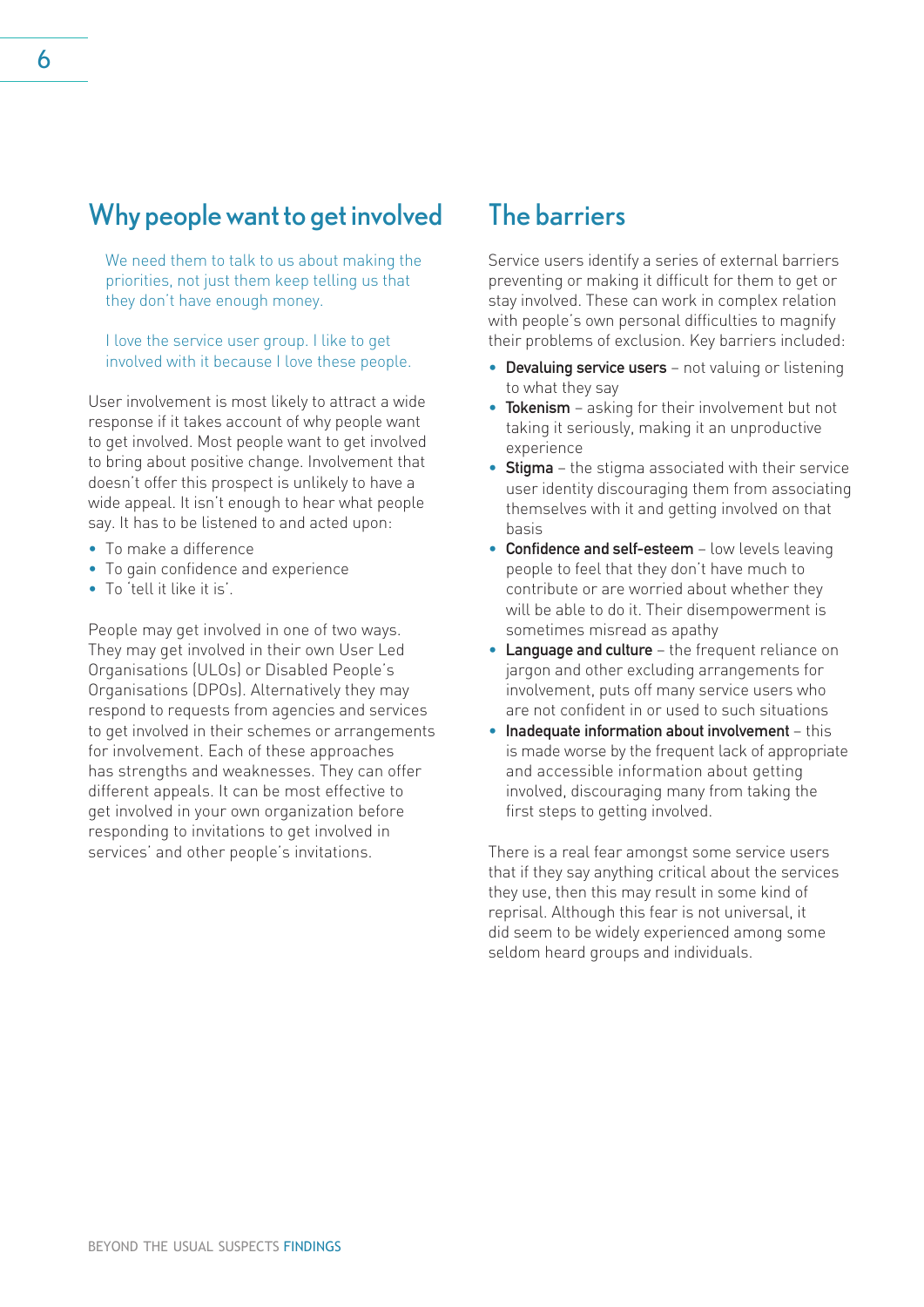# Key problems

I can feel really good about myself. I'm dressed smartly, I successfully negotiate all the hurdles in my way as I come to London, I feel proud of myself. Then I get to the meeting and when I enter the room everyone stops talking – just for a second – then people either ignore me or rush to help me, with that over-friendly smile and that over-friendly voice. And all the positive things I felt about myself before melt away, as I am patronized, pitied and treated different.

I like going to meetings where you don't have to explain yourself. This only happens in meetings where everyone else is a service user and service users are in charge. It is quite difficult to say exactly what the difference is. But it is there.

Service users identify three further major barriers in the way of their involvement, which also particularly exclude some groups. These are:

### **Gatekeepers**

Such self-appointed gatekeepers can serve both to prevent service users getting involved themselves and obstructing people and organisations trying to involve them. They can do this by denying them information or support. We ourselves encountered such gatekeepers undertaking the project. Effective ways of overcoming this problem are educating such gatekeepers, getting them 'on-side' and ensuring that service users have support to deal with them.

### Financial barriers

Financial barriers play an important part in the inclusion and exclusion of service users. They seem particularly to militate against the involvement of groups identified as 'seldom heard'. Service users highlighted the obstructing effects of money in relation to:

- Meeting service users' expenses when all participants' costs weren't met and paid speedily, particularly offputting people with limited resources
- Paying service users for their involvement recognising this widely accepted principle for participation, signifying service users' worth
- Problems with the benefit system  $-$  which is over-complex, suspicious and unclear and can discourage people from being reimbursed or getting involved at all, for fear of losing their benefits
- Covering the costs of involvement  $-$  where people may have high costs because of the nature of their situation or impairment
- Ensuring support for service user/disabled people's organisations - which generally financially insecure and underfunded may not have the funding to ensure as diverse involvement as they wish
- Money to make change funding is often (but not always) needed to make the changes indicated by user involvement and without it such change is unlikely to happen.

Undertaking inclusive user involvement has financial implications and it is crucial that these are recognised and addressed in all arrangements for user involvement if these are to be inclusive of diversity.

### Inadequate access

Inadequate access continues to be a major obstacle in the way of the involvement of many of the groups identified as 'seldom heard voices'. The project highlighted three areas of access:

- Physical access enabling people to negotiate the environment, including the built environment on as equal terms as possible
- Communication access including people who communicate differently on equal terms
- Cultural access challenging possible barriers created through class, organisational, gender, ethnic, or other cultural factors.

Each of these can take many expressions, work in negative relation with each other and have farreaching effects in excluding particular individuals and groups. A helpful rule of thumb to use is that everybody can express themselves, get involved in some way and contribute, if their access needs are properly met. Often this will demand innovative and imaginative approaches to improve access.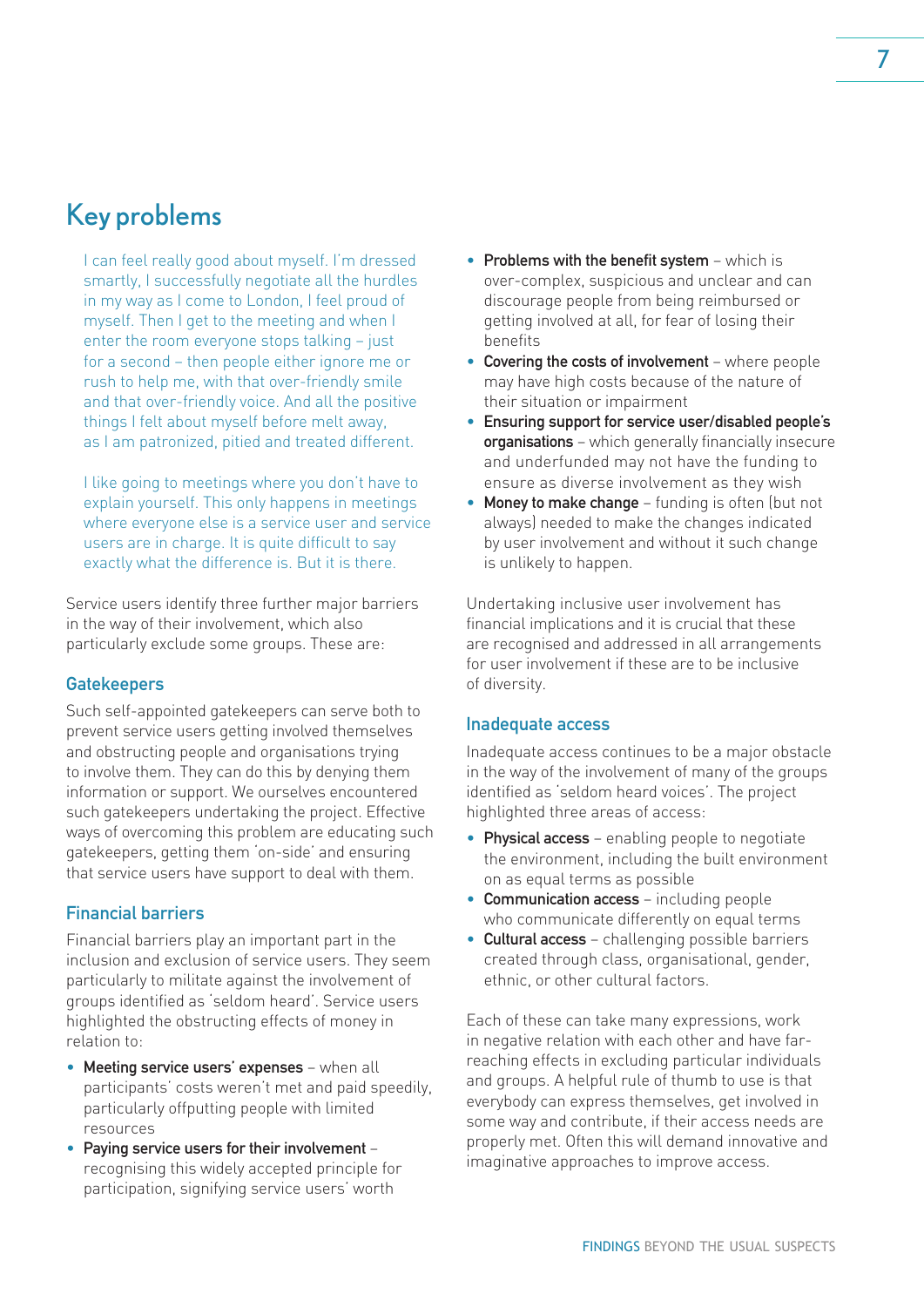# Overcoming the barriers

Going to a consultation where you know your access needs will be fully met, where nothing is too much trouble, and you don't have to feel constantly awkward; where ground rules are read out and stuck to, where it's ok to leave the room if you need too … But it's more than that – there's a shared understanding that we are coming from the same place. We recognise the link between us all as service users and disabled people.

To overcome the barriers in the way of diverse involvement, service users highlight the importance of recognising them and adopting a realistic approach to responding to them, rather than simplistic calls to be 'more diverse'. Two essentials emerge as crucial for inclusive involvement, both of which need to be in place. These are:

- Access ensuring all service users effective ways into organisations and decision-making structures to have a real say in them
- **Support** for example, building confidence and skills, offering practical help and opportunities to get together to work collectively to support people's empowerment and build their capacity so they are in a realistic position to respond to invitations to get involved.

### Different forms of involvement

Service users also stress the need to develop innovative approaches to involving people which can work for the widest range and move beyond traditional reliance on meetings and surveys, written and verbal skills. They prioritise developing a variety of methods of involvement that can work for different people and are based on different forms of communication. They highlight the helpfulness of meetings and activities that are organised by service users and/or are for service users only, offering them safe opportunities to develop their ideas and agendas.

Where meetings are still used, there are many ways in which these can be made more attractive and inclusive. Service users place an emphasis on:

- Service users having a good time and ensuring that they enjoy themselves
- Providing good, free food and refreshments which are culturally appropriate
- Offering a warm, safe and supportive environment
- People gaining knowledge, awareness and understanding from the events or meetings.

They identify a wide range of ways of doing this, for example, through providing entertainment (particularly by service users), supportive activities, informal and appropriate venues and encouraging networking.

What I find now is that they don't want me to be there. They would prefer a quiet and passive person. Not me, with my 'Hang on a minute there…' and my constant interruptions. I think they see me as awkward now.

### Outreach and development work

Sometimes you just don't know things and involvement helps you. You meet with people and get problems off your chest.

Service users emphasise the importance of reaching out to involve service users, especially those identified as 'hard to reach', rather than expecting them to come to you. In this way people who were isolated or weren't 'joiners' were more likely to be engaged, although service users do not feel this currently happens enough. Suggestions for outreach work included:

- Reaching out directly to service users checking out their views and what works best for them
- **Reaching out to their communities** for example local black and minority; ethnic communities, travellers' communities, people in residential services
- Reaching out to community leaders who command trust and can support service users to engage.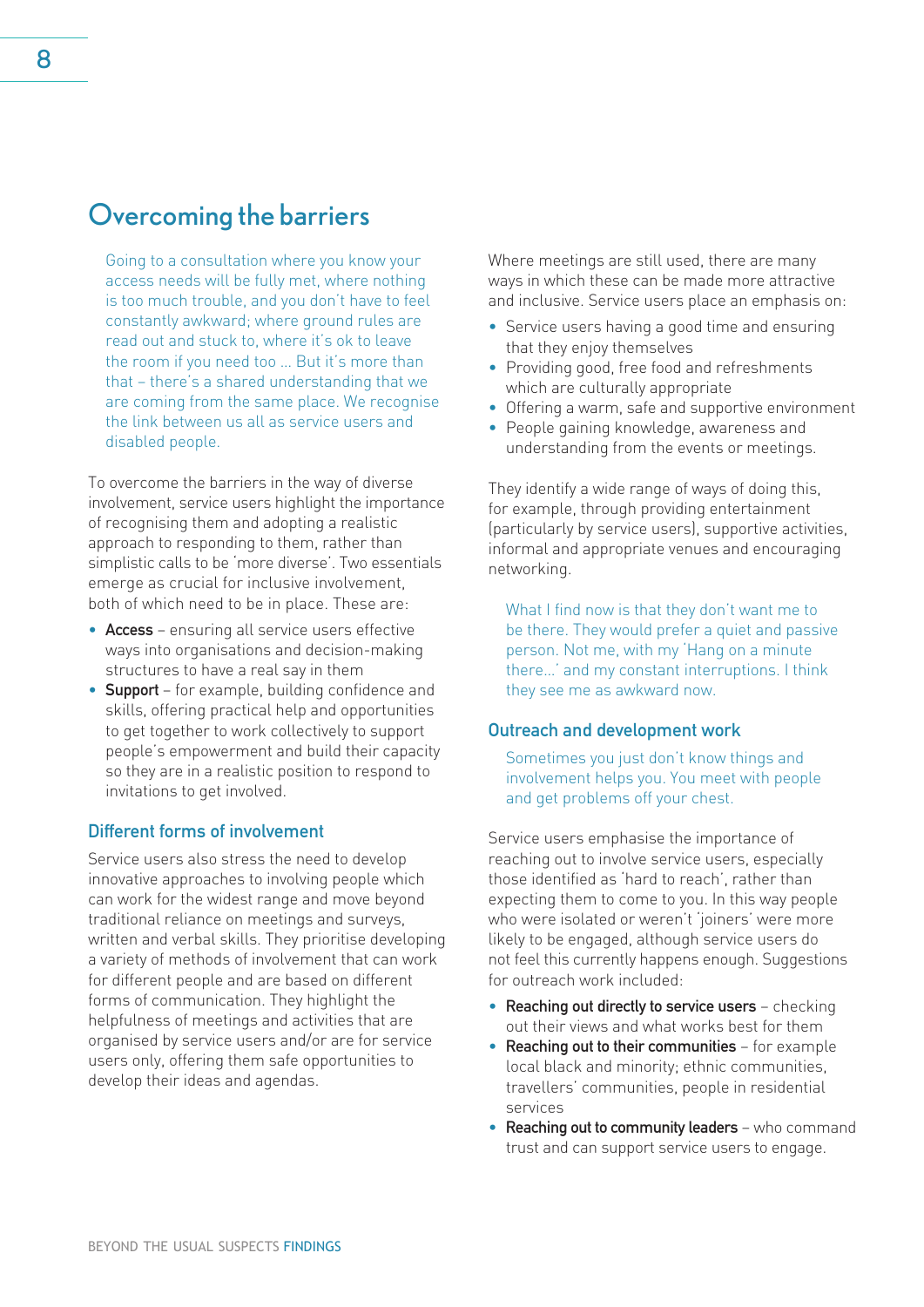### Advocacy

Advocacy is a key but under-developed component for supporting people's participation. It is especially important for people who are disempowered and isolated and this is true of many of those excluded by existing arrangements for user involvement. Five forms of advocacy are identified all of which help people speak and act for themselves. They are legal advocacy, professional advocacy, lay or citizen advocacy, peer advocacy and self-advocacy. Service users stress the importance of advocacy and also the essentials of advocacy if it is to make a difference and enable everyone to be at the starting line for getting involved, becoming empowered and making a difference. They also make clear that it is generally in short supply and not given enough priority by policymakers and services.

### Ensuring sustainable involvement

Key to ensuring the involvement of 'hard to reach' service users is providing on-going opportunities to get involved which over time make it possible to build trust and relationships with them. Such an infrastructural rather than ad-hoc, one-off approach to involvement makes for sustainable arrangements which are likely to attract new people as well as retaining others. This makes it possible to build up interest, experience and expertise. It supports the constant need to balance the mixture of new people and old hands, new participants from seldom heard groups and those more established activists, often dismissed as 'the usual suspects' with a track record of successful involvement. Inclusivity and effectiveness. Both are key for effective and inclusive involvement.

## Involvement from outside

The pensioners' group I belong to is a lifeline because it is political. We don't go and chat. We bring up issues about a better standard of living. We canvass. We go to parliament.

Many service users have become increasingly wary of getting involved with statutory and service organisations as often little may come of it. This has been exacerbated by cuts in services and major welfare reform policies which seem to take little notice of what disabled people and other service users say. Service users' organisations have also become more insecure and over-stretched.

There are three key expressions to this change. First, service users seem increasingly to be trying to get involved to make change outside of formal arrangements for user involvement, in more oppositional and conflict-based approaches, explicitly challenging government policy. This is taking the form of campaigning for and taking direct action to achieve change.

Second, service users are developing new collective forms of involvement which are accessible to them and take account of their impairments and barriers they may face. Many new campaigning and mutual aid groups have emerged. They are both working together to campaign with people with shared experience and also linking up with allied groups and causes.

New forms of service user campaigning and protest are often based on social media and social networking technologies. These also enable people to get involved in 'virtual' ways which can overcome many of the traditional barriers relating to 'access' and inclusion, equiring people to go to participation, rather than participation coming to them. Such service users are, blogging, vlogging, podcasting, tweeting and with their own facebook and other groups. They are impacting on mainstream media, as well as policymakers and the political process, influencing wider discussion and public consciousness.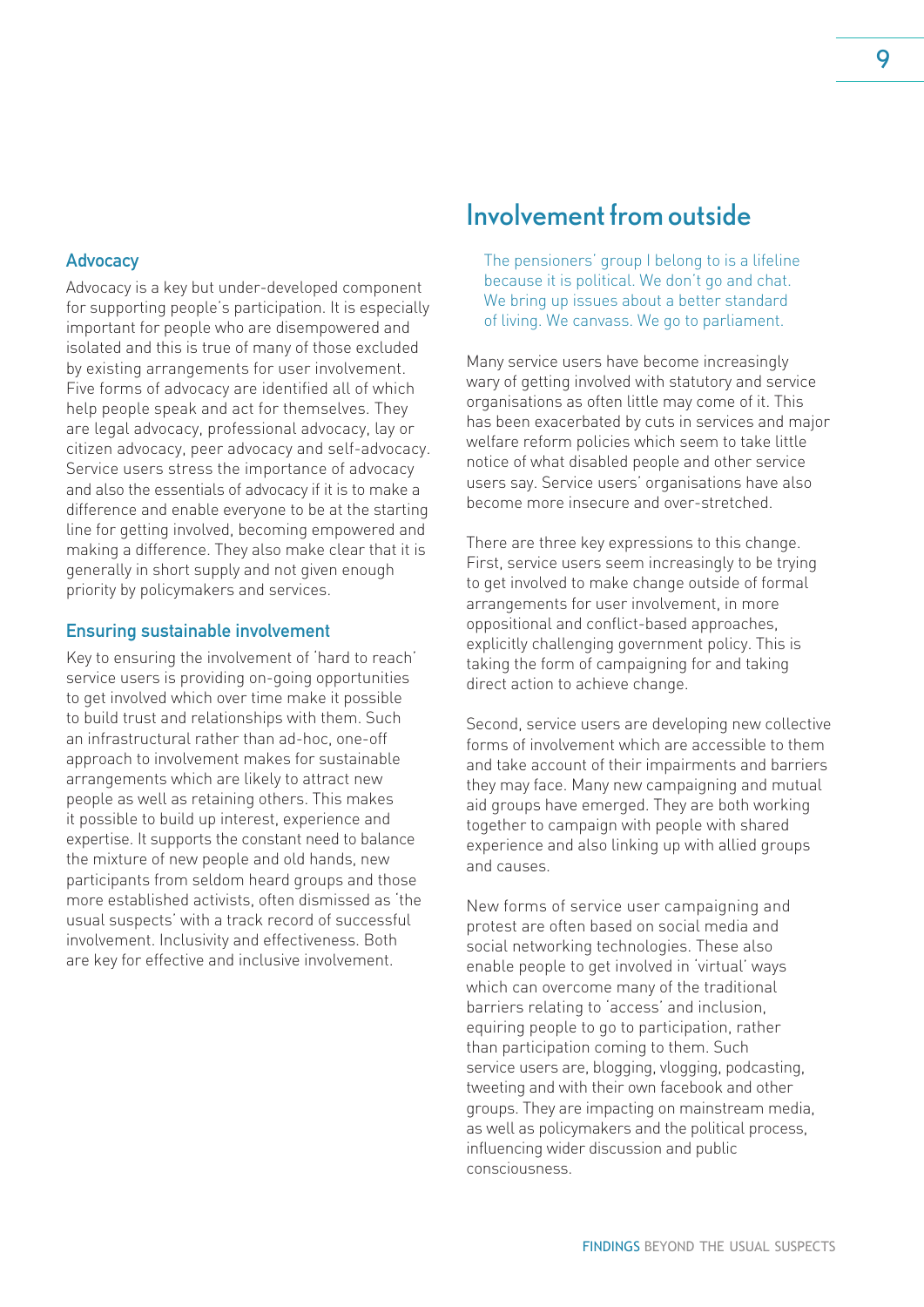# The project

Shaping Our Lives (www.shapingourlives.org.uk) is a national user controlled organisation and network. Its aims in this work were:

- 1. To try to find out from individual service users and from specific service user organisations their experience of truly diverse and meaningful involvement. We wanted to hear from those whose voices are 'seldom heard', what they perceive to be the barriers from their own perspectives and what they thought would be the most helpful ways forward.
- 2. We also wanted to hear from service users' own organisations, about their experiences of diversity; who was missing from their own organisations, what they understood the barriers to be and what they felt they could do to overcome these barriers to make their own organisations reflect the diversity of service users overall.

The findings from the project were based on individual interviews with 132 service users and just over 100 other service users contributed through participation in group interviews, through the local projects and via the project advisory group. Because of the way in which we carried out the project, many of the service users who were part of it are just those who might ordinarily be thought of as 'hard to reach' or 'seldom heard voices'.

# Project resources

Shaping Our Lives has produced a range of materials about inclusive user involvement.

Beyond the Usual Suspects: Towards inclusive User Involvement –Research Report

Beyond the Usual Suspects: Towards inclusive User Involvement – Practical Guide

Beyond the Usual Suspects: Towards inclusive User Involvement – Findings

Beyond the Usual Suspects: Towards inclusive User Involvement – Poster

Beyond the Usual Suspects: Towards inclusive User Involvement – DVD

You can find out how to get a hard copy or download a copy from:www.shapingourlives.org.uk/ourpubs.html

The website will also tell you how to get Word copies of the documents which can be downloaded for use with computer readers or in large font versions.

### Electronic resources

We offer a series of links to electronic resources that can offer people additional information and support towards enabling inclusive involvement.

These include examples of Shaping Our Lives' own forms that we use when we are holding events, 'get togethers' or consultations. They have all been developed over time with service users and they are continually being up-dated and changed as we receive feedback from service users. They are not meant to be telling people or organisations how they should do things. They are suggestions of what has worked for us when we are working with a diverse range of service users.

We are happy for anyone to reproduce any of these suggestions but we would like it if you would acknowledge that they were developed by service users working with Shaping Our Lives.

To access **electronic resources** please visit: www.shapingourlives.org.uk/ourpubs.html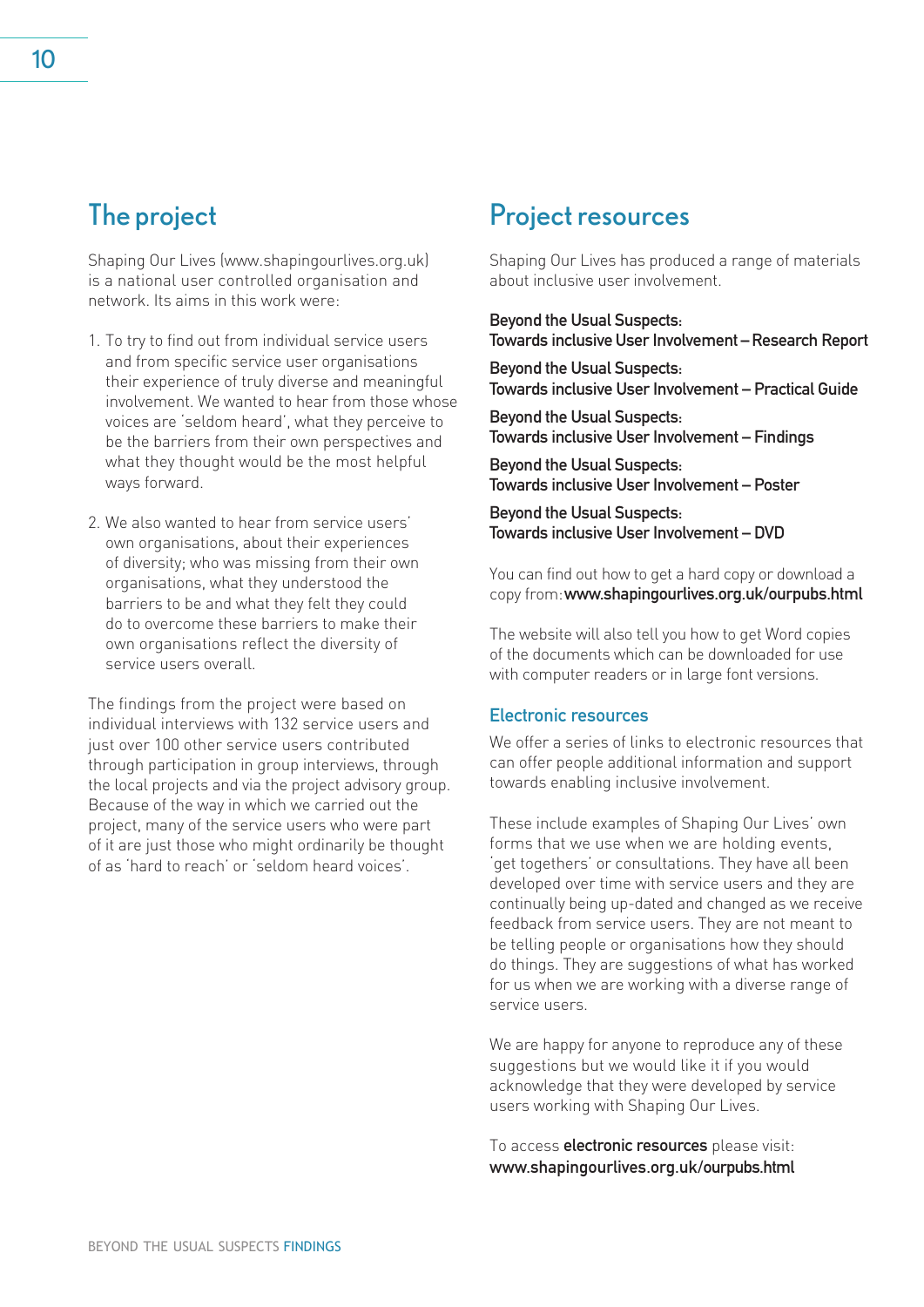Published in 2013 by Shaping Our Lives BM Box 4845 London WC1N 3XX www.shapingourlives.org.uk

All rights reserved. No part of this publication may be reproduced or utilized in any form or by any means, electronic or mechanical, including photocopying, recording, or any information storage and retrieval system, without permission in writing from the publisher.

© Peter Beresford

ISBN 978-1-906498-02-3

Front cover image Moodboard, Cultura, Getty Images

Designed by Julie Rimmer

Printed by Pureprint Group